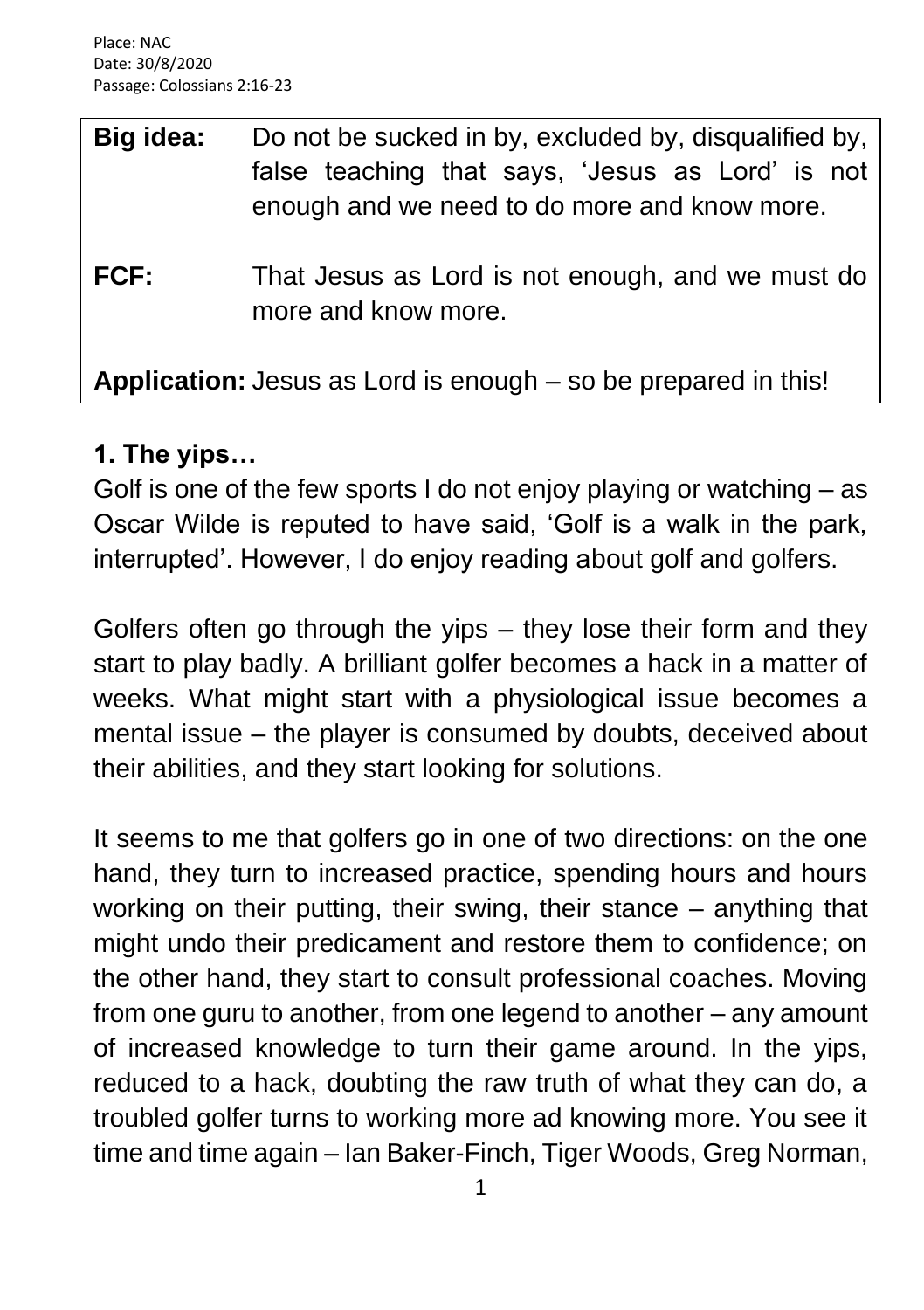Nick Faldo, Rory McIlroy, and the list goes on. More work and more knowledge, more and more work, are seen as the ways out once the reality of their skills is doubted and their form crumbles.

It seems to me that the Colossian Christians are facing the theological equivalent of the yips – being led down the path that doubts what they have, down the path were alternatives to the truth are offered.

They are facing a false teaching which creates doubts about the truth that Jesus is enough. Last week, we saw how Paul dealt with that lie by taking the Christians in Colossae back to the raw truth, the reality: if Jesus is their Lord, they are 'in him', and have all that they need – 'his story is now their story', and they have life at its fullest.

In these verses, verses 16-23, Paul turns his attention to what the false teachers are suggesting as to how these Christians must live – if Jesus is Lord is not enough. At its base, the false teachers seem to be saying, 'Jesus is Lord is not enough. This means that your sins are not forgiven and you really don't know God. Therefore, let us show you what you need to do and what you need to know. You just need to do more and know more. If you don't, there is no eternal inheritance for you'.

It is the same issue we face, isn't it? Once the idea that Jesus is enough is doubted, once the raw reality of what we have is forgotten or dimmed, then what can we do? We still have sin. We still need to know God. The only possible solution is to do more and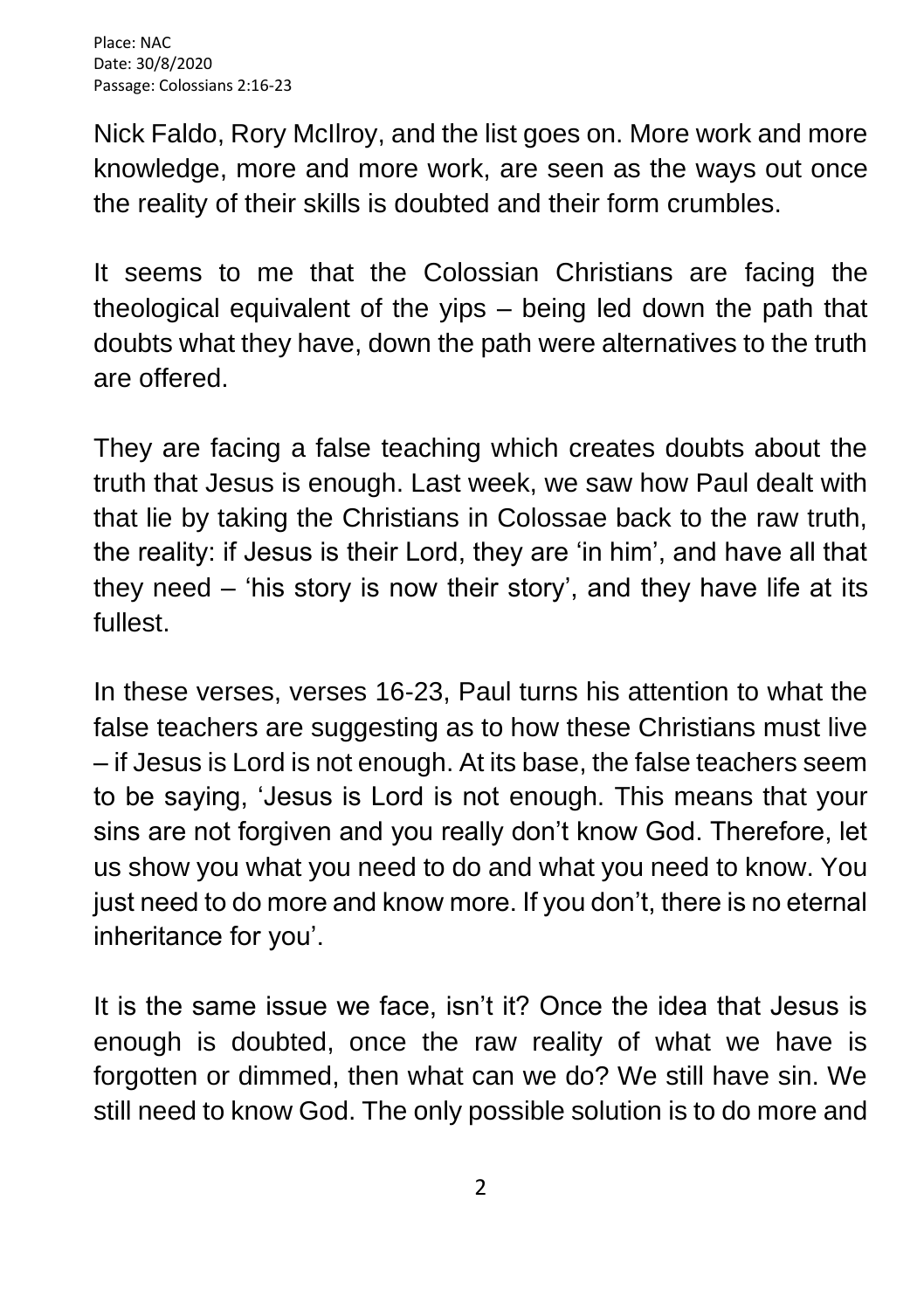know more, to make up by ourselves for what is lacking in what Jesus did!

As we will see, Paul has one answer to this: 'That is a pack of lies. Jesus is Lord, so it has all been done for you, and you have God fully revealed'.

PRAY.

## **2. A picture of the dangerous deceit…**

The Christians in Colossae are doing well as God's people. Their reputation for love and faith has spread. They are growing in their identity as people transferred into the kingdom of God's Son. They are being transformed as God's people. Paul and Timothy pray for more of this. They have reminded the Colossians that 'Jesus is Lord' is able to do all this for them – to reconcile them to God, to transfer their eternal postcode, to completely transform them. They have reminded the Colossians of their work as 'servants of the gospel' – the good news of who Jesus is, and what Jesus has done – and that they have been given this job for the benefit of the Colossians (and all God's people).

However, there is a danger – **look at Colossians 2:4… READ.**

There is an alternative that is being offered to the Colossians. It is an alternative, it seems, that says, 'Jesus is Lord is NOT enough'. It is persuasive.

Paul and Timothy make clear the key principle for how to deal with this alternative – **look at Colossians 2:6-7… READ.**

3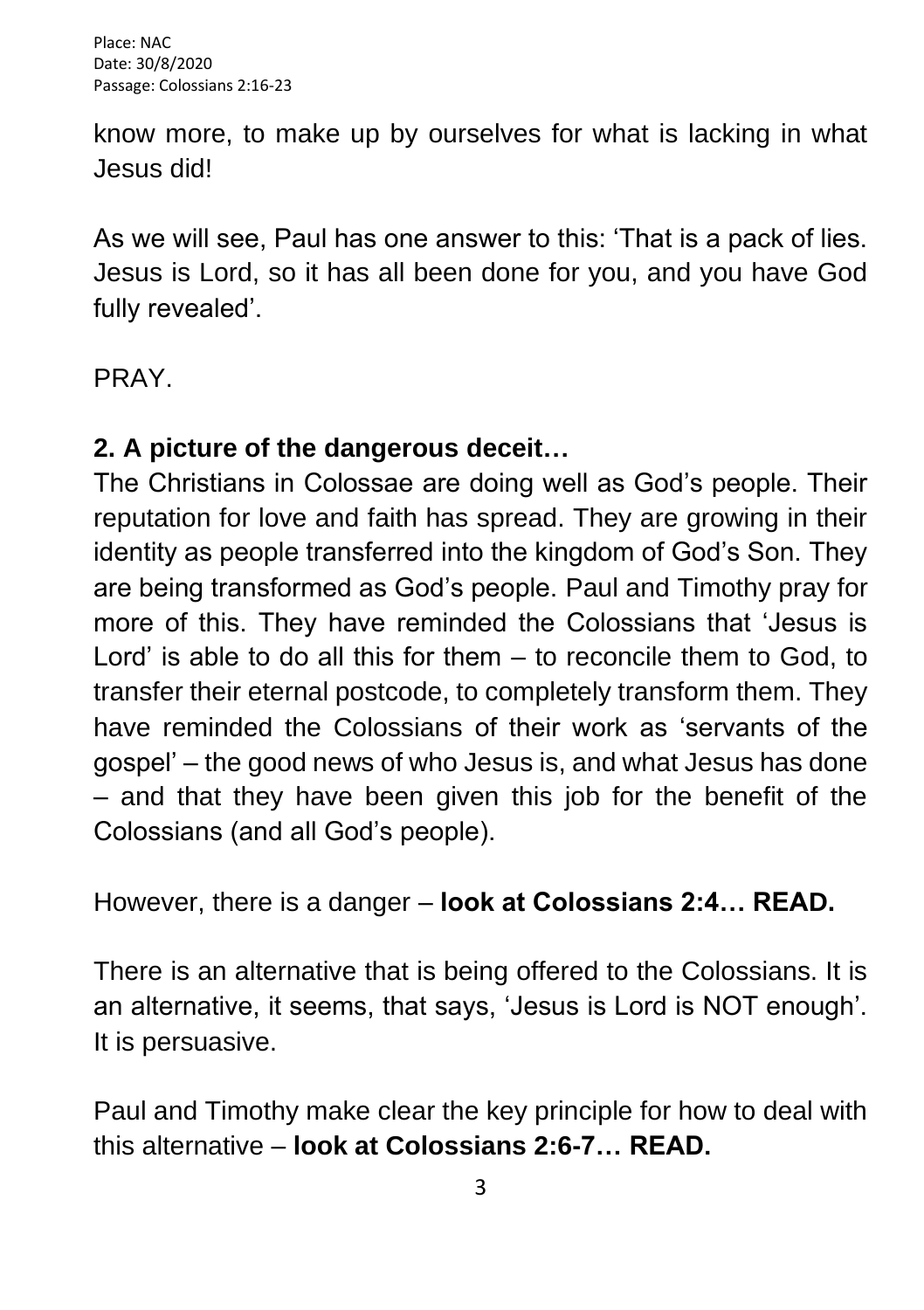Jesus is Lord is enough – it is how they began, and it is how they must continue. In Jesus, they have everything they need – remember 1:21-22? Remember 2:3?

Now, they look at this alternative in close detail – **look at Colossians 2:8… READ.**

What is being offered is very clearly 'not based on Christ'. It is something that says 'Jesus is Lord is NOT enough'. Now, when you think about it – and Paul and Timothy do over the next verses (9- 15), and Neil helped us look at that last week – to be connected to Jesus, to be 'in/with him', is to have everything you need as a human being. To put it bluntly, to be 'in Jesus' is to have life at its fullest, to be part of God's people, to be made alive, to have your sins forgiven – and this is all publicly verifiable. As Neil so memorably put it last week, 'his story is now your story'. Everything about Jesus' life is now your's.

So, what is the alternative? What is being offered?

This is a notorious area of debate. Reams of paper, gallons of ink, and much theological sweat have been spent on working out what this 'persuasive argument', this 'philosophy and empty deceit' are.

Let me tell you what we do know:

• It puts humans back in the centre of life – it is established on 'human tradition' – look at verse 8.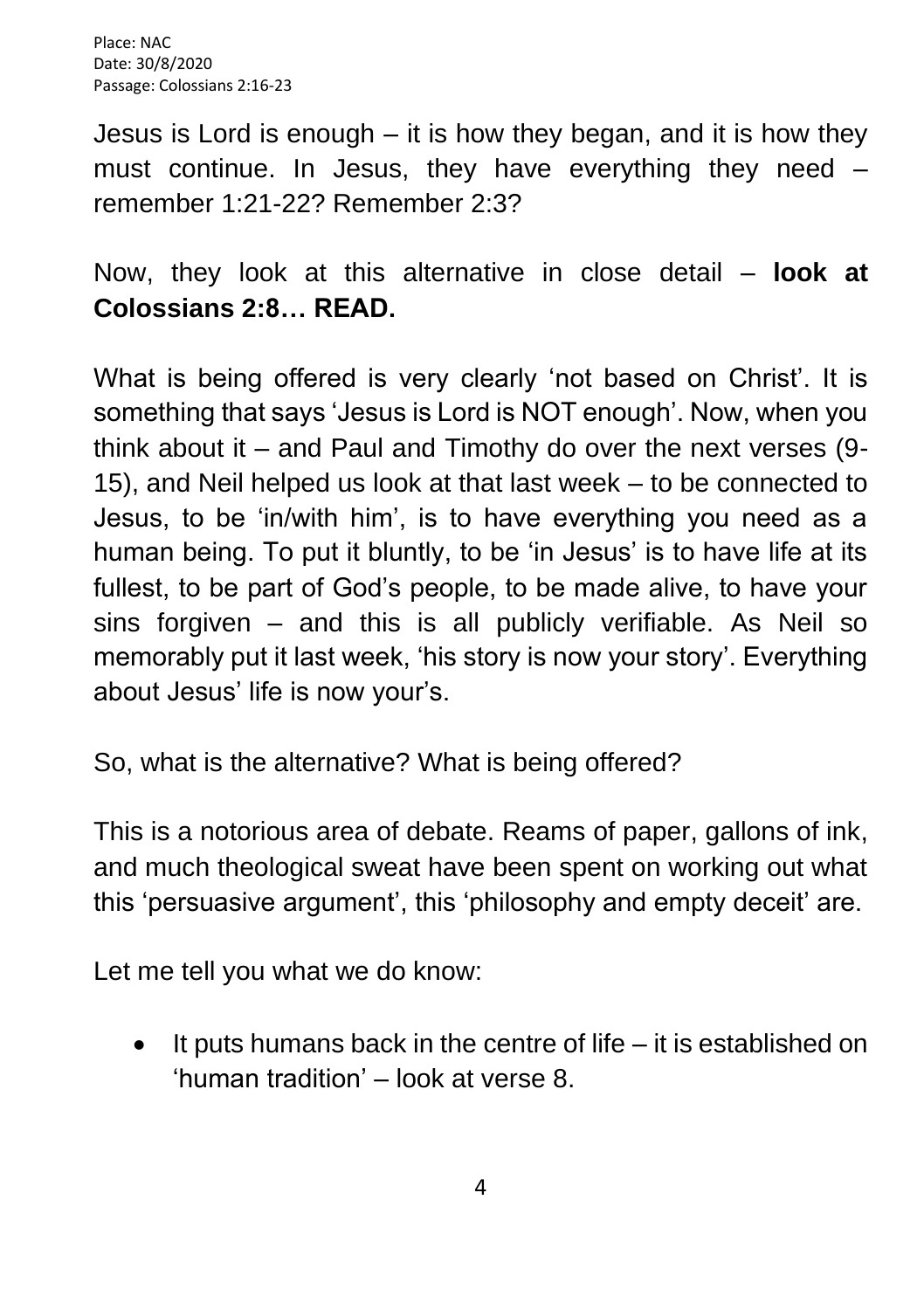- It puts this world back in the centre of life  $-$  it deals with life from the perspective of the broken world that we live in – look at verse 8.
- It expresses these two ideas through an exhortation to 'do more' – to obey rules, to deal with our human situation through more activity, to deal with our human nature through rigorous denial and through strict behaviour – look at verses 16 and 20-23.
- It expresses these two ideas through an exhortation to 'know more' – to access secret and privileged knowledge, and secret and privileged actions – look at verse 18.

In essence, the alternative on offer seems to be saying – and we can only read between the lines of Paul and Timothy here – 'Jesus as Lord is NOT enough. He cannot deal with your sinful nature – so you must do more to rein it in. He cannot give you the knowledge of God that you need – so you must know more'.

How does Paul deal with this alternative?

# **3. Dealing with the deceit…**

Paul and Timothy are very clear in how they deal with this dangerous deceit – they make a command, and then they expose the dangerous deceit  $-$  they make a command, and then they expose the dangerous deceit – they make a personal application, and they lay the truth out before their readers. In this sense, Paul and Timothy are very clear – the dangerous deceit offers nothing except the opposite of what Jesus offers.

## (i) The first command is in **verse 16… READ.**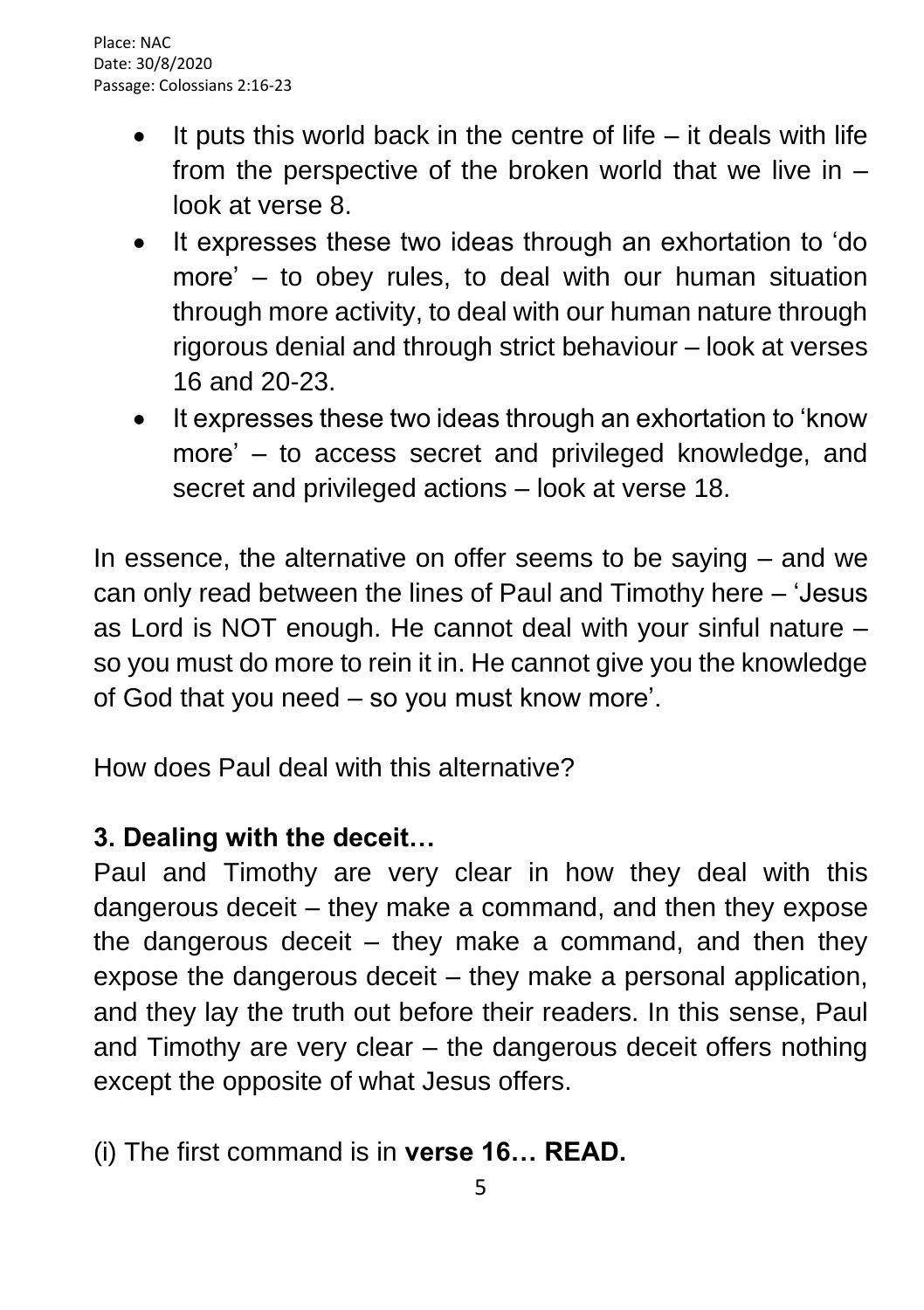Whatever else this 'persuasive' teaching is, it is divisive. It separates those who are strenuously doing enough, and those who are not making any effort whatsoever. But it is divisive on a deeper level – it decides who is in the kingdom of God based on what rules they keep, and it excludes those who don't keep the right rules.

If this is not that clear, it is clarified as Paul and Timothy expose the dangerous deceit – **look at verse 17… READ.**

Whatever else this 'persuasive' teaching is, it is legalistic: it emphasises that Jesus is not enough to deal with our sin and we need to do more, add more, to Jesus. Put simply, humans can deal with sin by keeping rules and regulations which limit consumption of food and drink, and which monitor our days and time. It seems to be part of a much larger framework of rules and regulations – look down at verse 20 – which aims to deal with the dangers of sin by doing more stuff, avoiding more stuff, keeping more days, and being more law-abiding (in a religious sense).

Paul and Timothy want their readers to know how useless this is.

On the one hand, there is a fundamental misunderstanding of sin here. Remember how we have defined sin? It is the attitude and action that says, I am God and God is not'. It is an internal problem, that is revealed in behaviour – it is not something bad out there that humans have to keep at bay. This is the very point that Jesus is dealing with in our reading from Mark 7 – sin is not a thing out there, but the very nature of our human hearts. Sin is not dealt with by more rigorous laws and rule-keeping – it must be dealt with at the very core of human nature.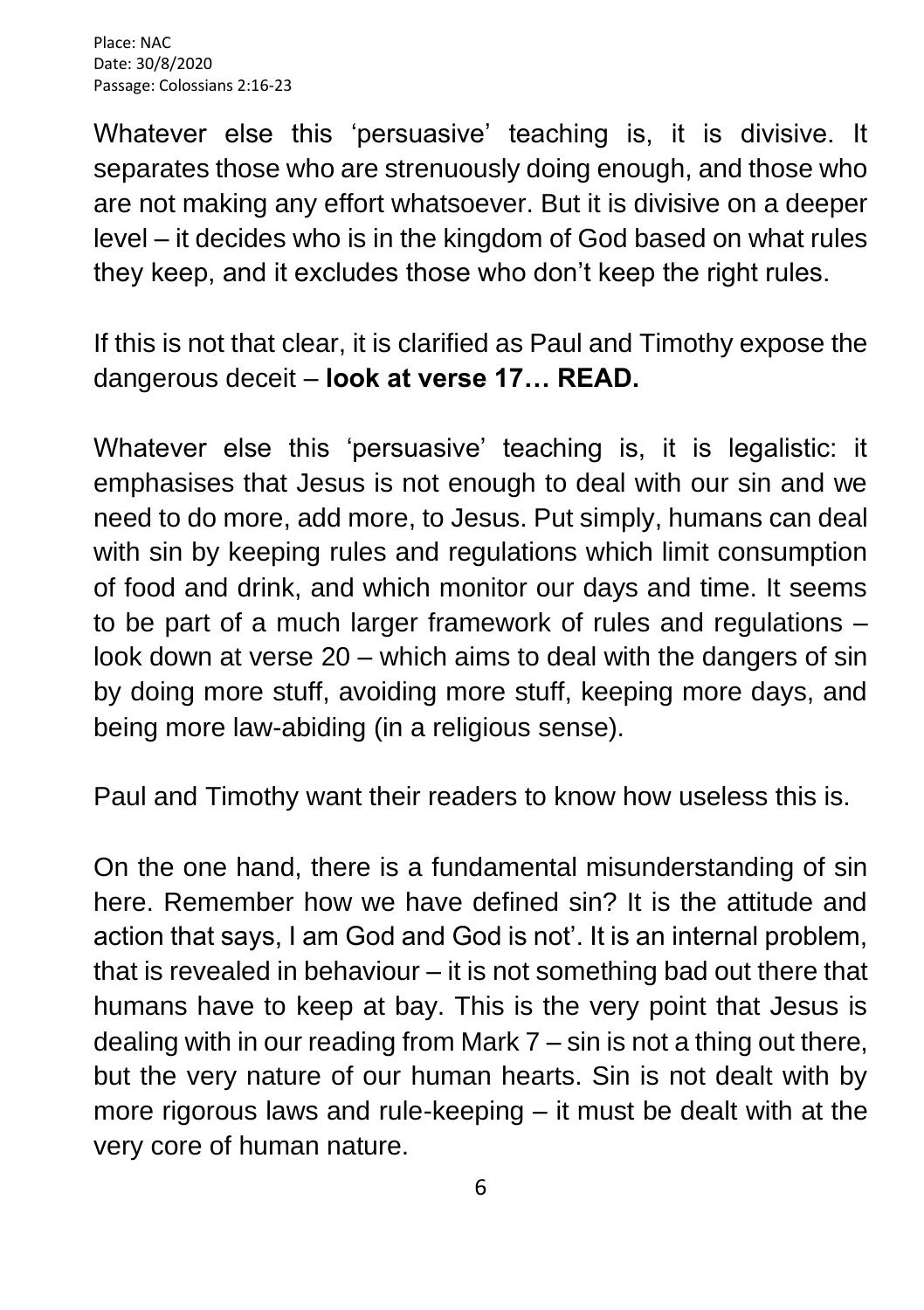On the other hand, there are shadows throughout the history of God's dealing with humanity which point to a full reality where God will do as he promised – roll back sin, and bring his approval. The dangerous deceit, it seems, has returned to these laws from the past – perhaps, even most likely, Old Testament laws – and misunderstood them. Those laws were not given to fix  $sin - they$ were given to reveal how far short humans (even the people of God) fall short of God's standard of perfection. Even as God gave his people these laws so that they would know how to represent him, they revealed their complete failure and their complete sin. Those laws pointed forward to a time when God himself would deal with human nature.

And Paul has just reminded us how that happens – remember verse 11?

In Jesus, the reality, the fullness, the substance, of God dealing with our human nature has taken place. As a human, he is everything we could never be. He is perfect. He lived perfection, for us. So, because he did that, we do not have to do more to have our sins dealt with. He has dealt with our broken and rebellious and sinful human nature for us, by being what we could not be: the one human who is perfect.

By being connected to him, humans can have all his perfection, all that he has done. Why, Paul and Timothy are saying, would you swap that for a return to laws that pointed to Jesus – to fruitless activity that does nothing about your nature?

(ii) The second command is in **verse 18… READ.**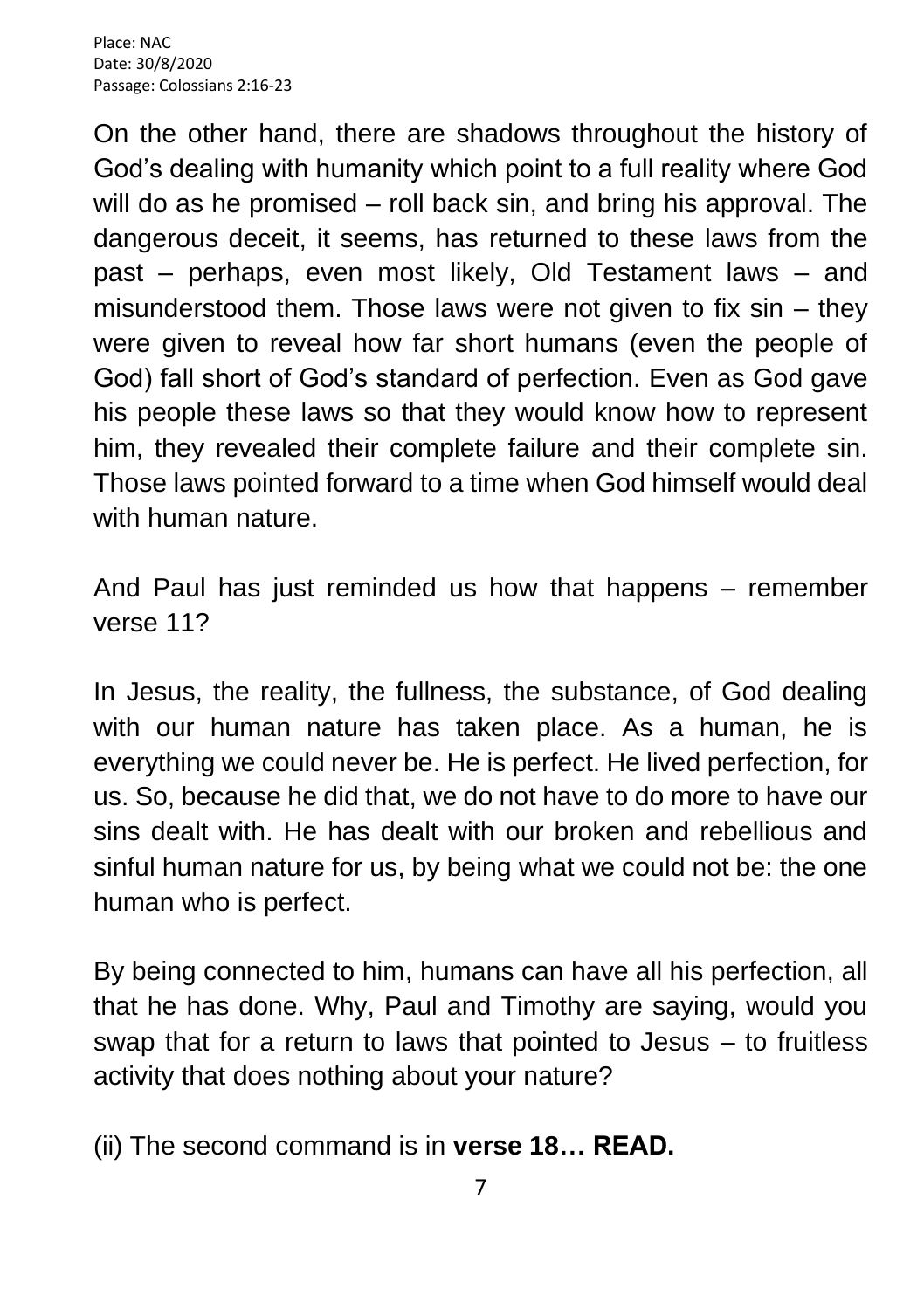Again, this 'persuasive' teaching is divisive – it disqualifies some, and brings others in. Again, it is hard to pin it down, and there is much debate about its precise form. However, I think we can say this much – it offers changed behaviour through exclusive and special knowledge. These people delight in the fact that they think they have had special insight, special revelation, special knowledge. This has changed their behaviour, so that they now 'worship' angels, carry out certain rigorous acts of behaviour, and insist on the necessity to have the same knowledge.

Alongside their encouragement to 'do more', these people insist that people need to 'know more'.

Paul and Timothy expose the reality of this – **look at verses 18- 19… READ.**

These people have become separated from 'the head' – from the source of all the knowledge anyone needs. Remember who 'the head' is? Remember Colossians 1:18? Remember that 'in Jesus' is all the fullness of God? Remember that 'in Jesus' are 'all the treasures of wisdom and knowledge… hidden'? Remember that 'in Jesus' humans can be made 'full' and 'mature' and presented before God as 'faultless'?

To offer a return to human-focussed knowledge and unique experiences is to trade the only one who is fully God for puffed-up concepts created inside human minds. Why would you do that?

(iii) This summary and exposure of the 'persuasive' teaching, the dangerous deceit, is finalised in **verses 20-23… READ.**

8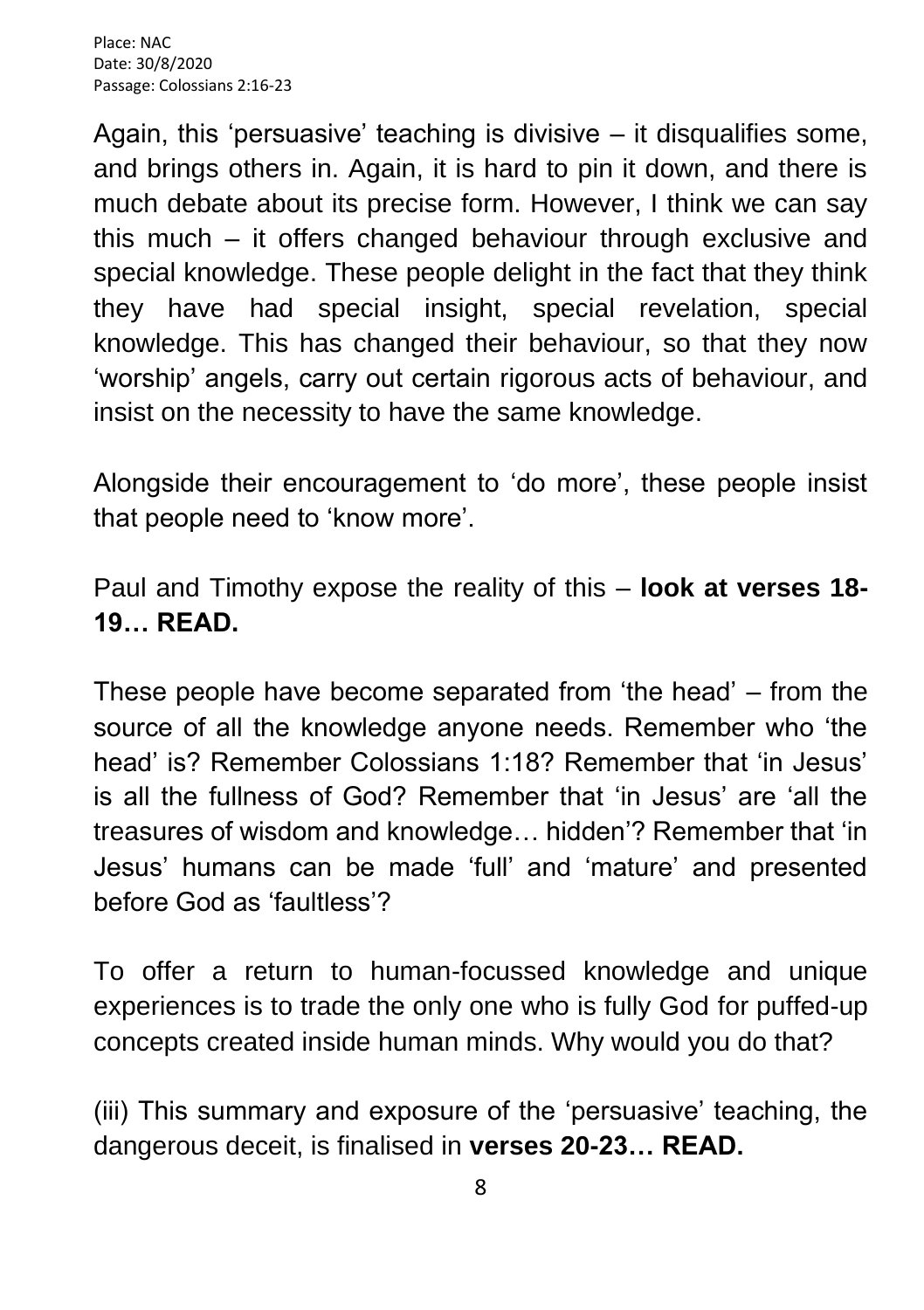The change here is quite striking  $-$  it moves to a direct address to the Colossians, as a group – 'you'. And the point is not complicated. Put simply, Paul and Timothy lay a very clear exhortation before their readers: 'If you are connected to Christ, if in him you have been transferred and transformed, if your postcode has changed and if Jesus is all you need, why are you getting the yips, why are you returning to stuff that you know doesn't work?'

In essence, Paul and Timothy close by drawing the threads together. In Jesus, you have been transferred and transformed. In Jesus, his life is your life. In Jesus, all your sinful nature is dealt with. In Jesus, you know God and have the full knowledge you need. In Jesus… so, why go back to stuff that doesn't work?

#### **4. Dealing with the yips…**

At the heart of the golfing yips is doubt that what the golfer has is enough. They start to doubt what they have – and they strive harder, and they seek more enlightened advice… and downwards they go…

The warning here is quite clear  $-$  'In Jesus as Lord, you have enough – don't be taken away by 'persuasive' ideas that offer more strenuous behaviour and exclusive knowledge'.

Before I suggest three applications, let me be clear about what I am not saying. I am not saying that the Christian life is devoid of commands and rules, and a desire for deeper knowledge. I mean, Paul prays this in Colossians 1! But these must be in their right place: good deeds are not the way to deal with sin, and greater knowledge is not the way to know God. NO – Christ's deeds are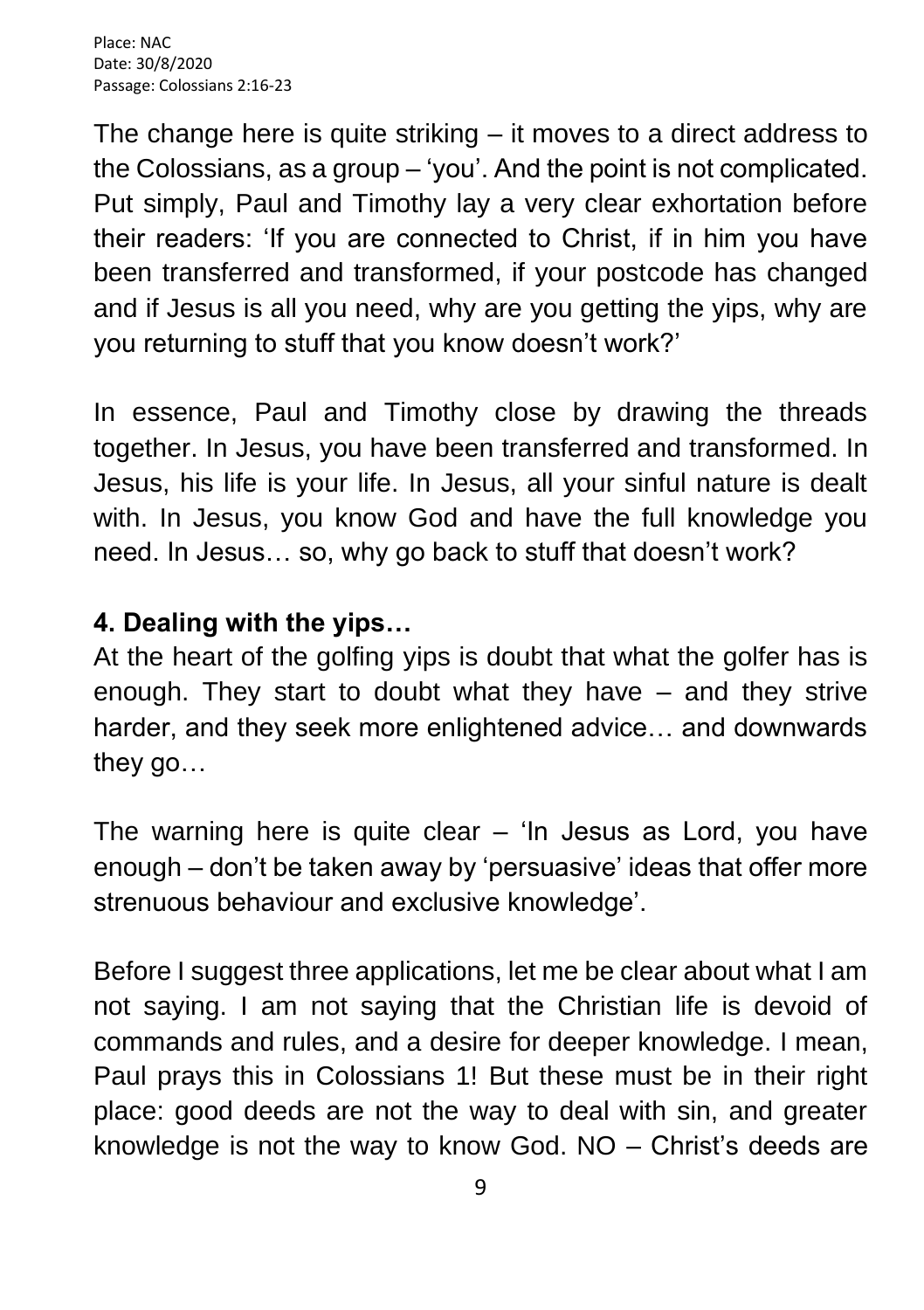the way our sin is dealt with, and Christ's nature is where we know God. But, once saved by the Lordship of Jesus – once we have fullness, forgiveness of sins, membership in God's people and new life, IN HIM – then we strive, by God's help, to live more like Jesus, and we dive more deeply into knowledge of God.

(i) First, we must continue to grasp the significance of being 'in Jesus'. The incredible truth that, in him, 'his story is now your story' should never be dimmed, always treasured, and wonderfully enjoyed. I want you to spend some time this week pondering all the riches we have by being 'in him'. In this sense, you are enjoying the 'therefore' at the start of verse 16, returning to all that you have 'in him', so that nothing else seems sufficient or persuasive. In him, we have all that we need for life at its fullest – forgiveness, reconciliation, restoration a future hope, maturity, the fullness of true humanity – that is so much to delight in – to luxuriate in – to be satisfied by.

(ii) Second, we must be aware of the danger of the 'persuasive' argument. In this sense, our readings from Genesis 3 and Mark 7 are so important. In Genesis 3, we are shown how easy it is to doubt the sufficiency and perfection of God's provision. In Mark 7, we are reminded of where the true source of dissatisfaction and doubt is – inside the human heart, and not with God. Sin – thinking we can be God instead of God because we don't think has our best interests at heart – can never be dealt with by stricter rules, greater efforts, or by knowledge that is privileged. Sin can only be dealt with at the core of our nature, and can only be dealt with by the one who is both human and God, the one sinned against: Jesus. In this sense, a faulty understanding of sin, and a faulty understanding of the